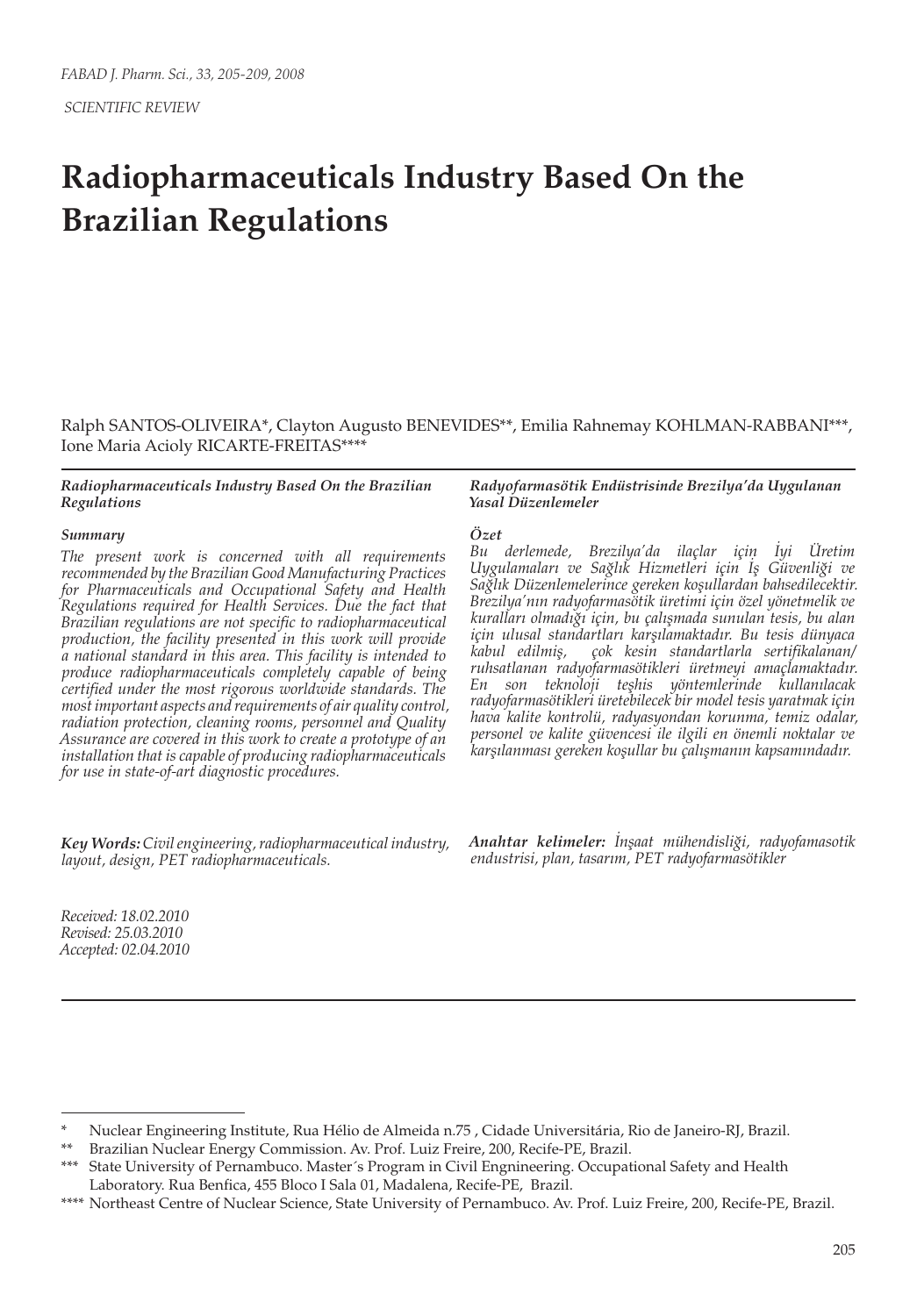# **INTRODUCTION**

Radiopharmacy is scientifically recognized as a branch of the pharmacy profession that gives service to nuclear medicine. Without radiopharmaceuticals, the "food" of nuclear medicine, no radiodiagnostic or radiotherapeutic procedures could be performed, and without progress in radiopharmacy, this medical speciality would ultimately wither and die. The radiopharmaceuticals used around the world are essentially the same, with some minor differences (1,2).

Radiopharmaceuticals are used for two purposes; the first and most important is as a traceable compound administered to a patient to observe physiologic alterations or abnormal distribution in the body (diagnosis); the second is as a compound for therapeutic action in clinical medicine (3). The practices of nuclear medicine and radiopharmacy require the preparation of radioactive drugs for injection into patients (4).

Radiopharmaceuticals have a very special role to play in research. In a noninvasive manner, radiopharmaceuticals may be used to produce kinetic information on a drug and metabolite and to enhance our knowledge of human pathology, pathophysiology or biochemistry, while respecting the health and safety of the human subject. Radioactive tracers are playing an increasingly important role in the study of drug formulation and drug delivery systems, ranging from the discovery of new drugs to the in vivo evaluation of drug delivery in humans(5).

Although radiopharmaceuticals have been produced in Brazil for over 50 years, only in 2006 the first steps in regulation were taken in Brazil. The results of these steps created the Brazilian Regulation on Radiopharmaceuticals Production. This regulation was inserted in the RDC 210/03 (the GMP legislation for pharmaceuticals in Brazil) as an addendum. However, no single comment was made regarding the construction aspects.

In this direction all national and international regulation guidelines were searched and analyzed to create the most modern PET radiopharmaceuticals

facility in Brazil. The PET industry was established following the recommendations concerning this specification (PET radiopharmaceuticals).

In this study, we discuss the main questions raised in our project and the regulations and specifications that should be prepared to produce safe and effective radiopharmaceuticals.

## **ACCOMODATION**

The production of PET radiopharmaceuticals has some peculiarities and involves two basic aspects: radiation protection and the aseptic condition of the workplace. Working with PET radiopharmaceuticals is potentially dangerous and subject to radioactivityrelated rules. The risk level depends particularly on the type of radiation emitted and the half-life of the radioisotope used. Special attention must be given to the risk of cross-contamination, as well as the wastes created at the end of each production5. Radiopharmaceuticals have two components, a radioactive part and a pharmaceutical part. Therefore, they have to fulfill the quality specifications for both the radioactive part (radionuclidic purity, radiochemical purity, radioassay, etc.) and the pharmaceutical part (pH, organoleptic properties, sterility, apirogenity, chemical purity, dosage related properties, etc.) These quality control tests are necessary for finished radiopharmaceutical products before the licensing of the finished product can be obtained. In addition, another license is necessary for the production area. For this reason, the production environment and quality control must be classified as to what is made using laminar flow and HEPA (high efficiency particulate air) filters, beyond procedures of adequate cleanliness and sterilization (6,7). Due to the importance of these conditions for the patients and quality of the final product, a design based on the clean-room concept is fundamental for engineers and researchers.

The first stage in planning was to identify the functions and scope of operation. The radiopharmaceutical production lab has to have a special layout attested by the National Nuclear Energy Commission and the entrance to the production area has to be forbidden except for the authorized staff. The engineers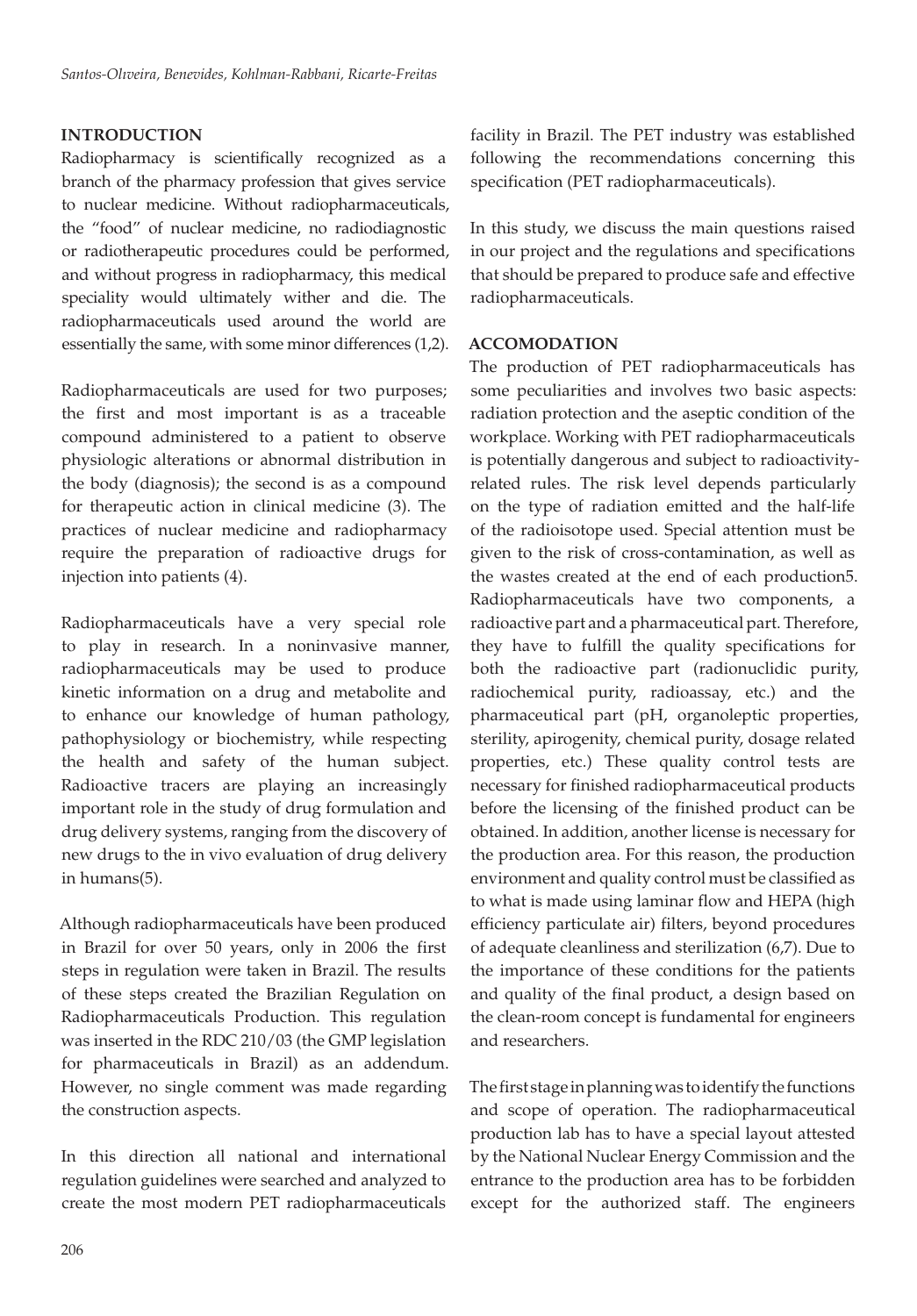decided to locate all services within the roof and the basement in such a way that maintenance staff would not have to enter the laboratory areas. The routes for staff and materials were designed to have a unique and different flow in order to respect the Brazilian regulation, Resolution 210/03 of the National Health Surveillance Agency (RDC210/03) and to minimize cross-contamination8. In addition, a separate delivery entrance with a packaging (dispatch) area and bulk storage beside it was decided to be used.

The production area and quality assurance area were completely separated. Entry could only be made through a single access point. That access was made using doors with air locks that maintained air pressure and an advanced system of permission levels. This allowed only the regular laboratory staff to have access.

To minimize or lessen claustrophobic reactions on the part of staff personnel, glazed panels in internal walls were utilized wherever possible. In the production area the glazed panels were made with a special type of glass having a high concentration of lead to avoid radioactive cross-contamination in case of an accident with the radioactive material.

The production of radiopharmaceutical materials has pharmaceutical and radioactivity requirements that differ from traditional pharmaceutical production. To fulfill all the radiation protection aspects, a number of precautions were taken. All laboratory doors were made of lead. A high-security system against intruders was installed. The building was divided into two inner areas using card-operated electronic doors with an access system, so that staff would not be required to carry a large number of keys, and that this type of entrance control is more effective. Within the laboratory area, all external windows are non-opening and are fitted with passive infrared intruder detectors.

The non-laboratory or administrative area was made using the same system. It was connected by one door to the laboratory area. This connecting door, similar to the other laboratory entrance, used an electronic entry system, permitting only laboratory staff to pass. The resulting floor plan is shown in Figure 1.

# **SHIELDING**

Extremity doses are often high enough to warrant that an individual be designated a classified radiation worker. Any worker who receives or is likely to receive  $3/10$ <sup>th</sup>s of any dose limit should be classified. The dose limit applied to the extremities and to the skin is 500 mSv. In addition, under the ionising radiations regulations (IRR 99) (10) this dose limit is applied to the most exposed  $1 \text{ cm}^2$  of skin; this was a change from previous legislation where the dose to the skin could be averaged over 100 cm2 . Radiopharmaceuticals are prepared in a radionuclide dispensary and are then administered to patients for a variety of diagnostic procedures in nuclear medicine departments. Dispensaries may serve one or several nuclear medicine departments. Doses to the hands and other parts of the body are kept as low as possible using the accepted methods of radiation protection, namely time management, distance management and shielding. Manipulations were put into practice so that they could be performed as quickly as possible. The syringe was held by the plunger at the end of the barrel in order to maximise the distance from the radioactive liquid. There are different options for shielding, for example, both the vial and the syringe may also be used. There is an interdependence of the various protection strategies, for example the use of shielding around a syringe requires a change in the position adopted by the fingers and may increase the time required to perform the manipulations (11).

In order to avoid excessive exposure to radiation a self-shield hot cell was used in the project. Still, high density concrete was used in the construction. For personnel use, cotton clothes, which are more absorbent and washable were preferred. Extra care in personnel exposure was applied particularly by the use of personal protection, like glass and gloves. A monitoring system was implemented and personnel dosimeters of all staff were started to be checked monthly in the building, not only the ones related to the production.

# **AIR SYSTEM**

All laboratory areas, including the production area and the quality control area, were required to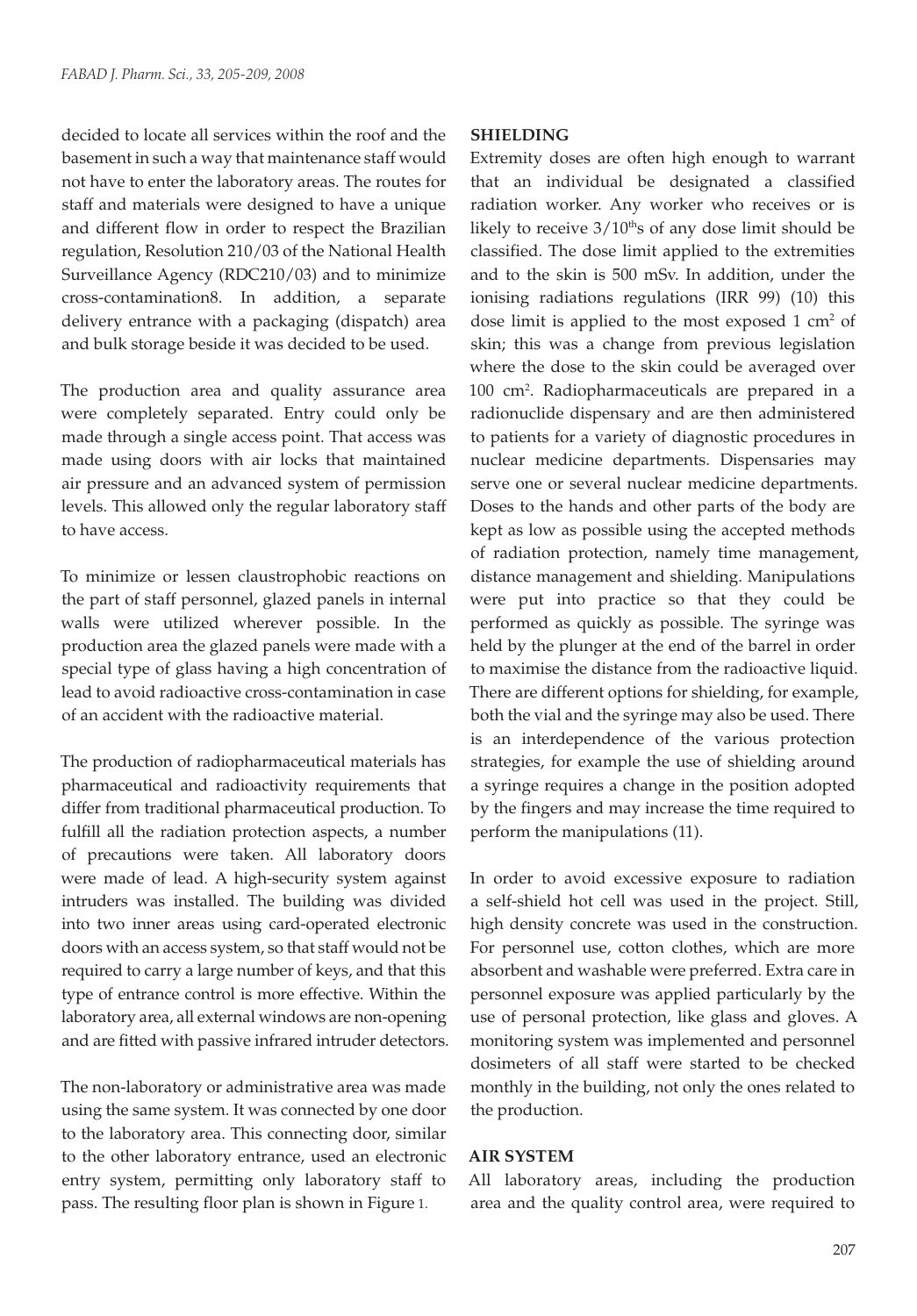have a Class I (British Standard 5295) air system according to the Brazilian regulation of injectable pharmaceuticals (12).

The main air-conditioning was located on the roof and contained panel and bag pre-filters followed by a HEPA filter in order to maximize the life of the terminal room filters. The air supply was fed through a duct located in the roof, where it was directed to terminal HEPA filters above the room vents. The uniform distribution of air into the areas of the building was achieved using louvres. The use of louvres also prevented the operators from experiencing draughts.

The air return was performed using ducts located at floor level. The returned air was conducted by ducts to the upper portion of the discharge tower.

In the pharmaceutical environment where the prime considerations are the protection of the product and the avoidance of cross-contamination, clean rooms are vital. The maintenance of a clean room is performed through the use of air pressure. For this purpose, positive pressure was used in all laboratory areas. An agreement was reached between the engineering group and the pharmacist group to operate the laboratories at 30Pa overpressure. This pressure was maintained by self-operating baffles in the return ducts, driven by a computerized control unit which obtained information from pressure sensors located in each laboratory area and related these to ambient pressure. The RDC 210/03 states that all laboratory areas must have 35 air changes per hour, and for that, each laboratory must do it.

# **WORKSTATION**

In the quality control laboratory, a laminar flow work station was used. The vertical flow work stations were chosen because a horizontal flow work station expels air from the cabinet towards the operator. Although it makes no difference with regard to product safety, it is very undesirable for operators, because they can be contaminated by the radioactive material. The chosen cabinet type was the laminar flow type with a recirculating system. To prevent cross-contamination in case of accident, the air exhaust from each laminar flow cabinet was directed separately into the roof space and was passed through two filters. The first one was a HEPA type filter that removed all particulate matter, either particulate in nature or microbial. The second, with activated charcoal, absorbed any gaseous or volatile materials, either radioactive or non-radioactive.

In addition to the RDC 210/03, the Regulamentary Norm 32 – NR32 on Occupational Safety and Health on Health Services (13) and the Guidelines on Good Radiopharmacy Practices for Radiopharmaceuticals in Nuclear Medicine (11), additional precautions were taken. In the laboratories, the floors were covered with 2 mm welded vinyl covering, called pavifloor. The walls were covered with a metallic sheet called styropainel III® which did not form junctions. This kind of covering material has on its surface a solventbased impervious and water-resistant finish which allows it to be washed with disinfectants. The air vents/returns, light fixtures, switches, sockets and intercoms were all flush fitting. The workbench surfaces were covered with granite and formic, offering a continuous impervious surface. In case of spillage of radioactive material, blocks of lead are to be used to isolate the contaminated area, and special agents are to be used to enclose the material.

# **SECURITY AND CONTROL**

Each duct was fitted with a radiation monitor that would ring an alarm if any escape was detected. Monitor alarms were dispersed throughout all laboratories even in the administrative area, and were ready to ring the alarm in case of cross-contamination. Wearing personal dosimeters in radioactive labs was made obligatory for the staff, in order to monitor personal exposure to radioactivity, through the use of dosimeters and Geiger-Müller equipment.

The facility was connected to the main system located at the administrative area, in the protection officer's office. These are under the control the electrical engineer and technician's responsibility and transmit appropriate alarm conditions to the workstation. The external security monitoring was made by a surveillance company contracted for this purpose.